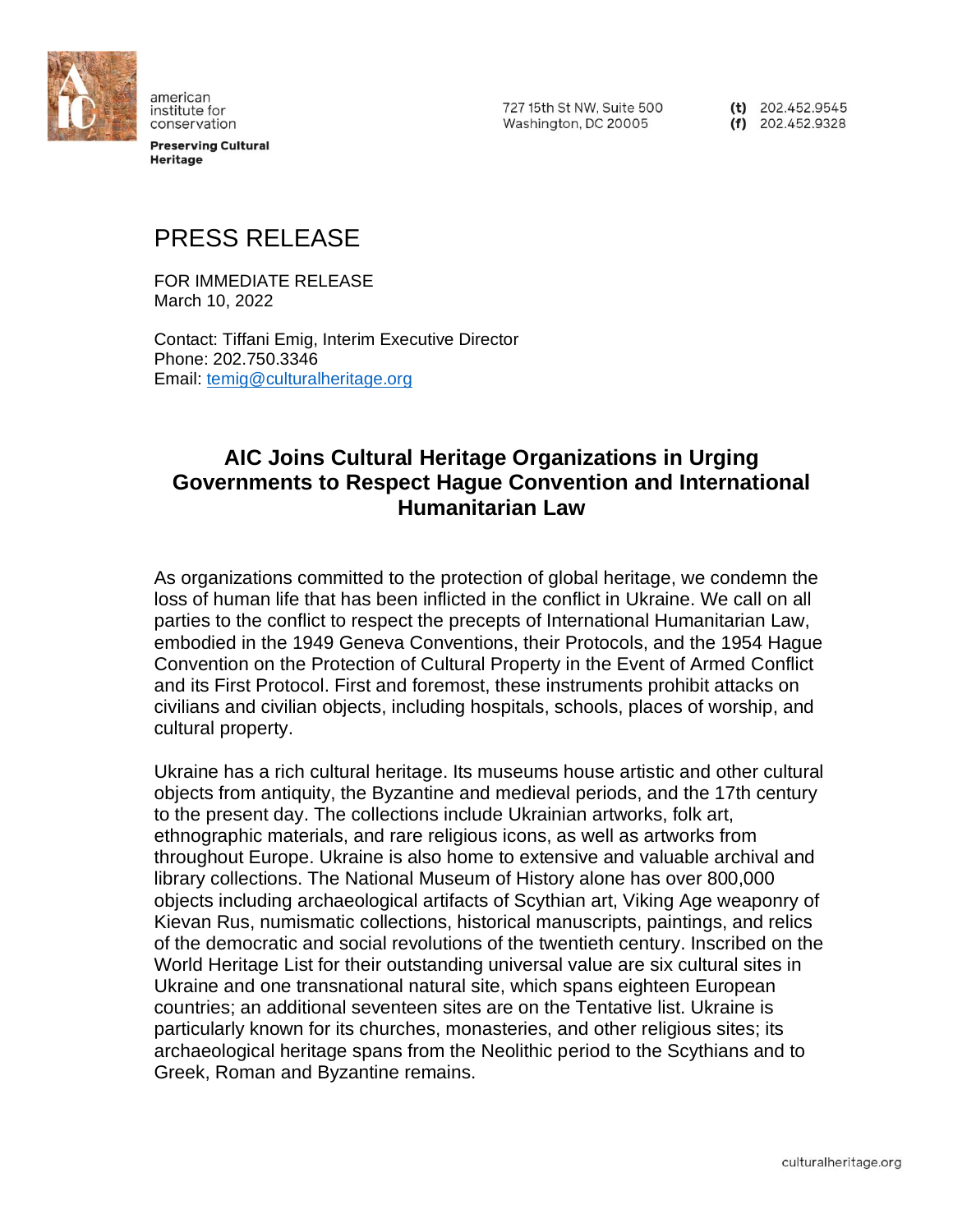The 1954 Hague Convention, to which both Russia and Ukraine are parties, prohibits the targeting of cultural sites, including museums, archaeological zones, libraries, archives, and religious and historic structures. Yet there are media reports that museums have been attacked and at least one museum has burned with the loss of some of its collection. While condemning these actions carried out during conflict, we remind all parties that the removal of cultural objects from occupied territory is a violation of the Hague Convention's First Protocol. We also call on cultural institutions and art market participants to be particularly scrupulous in their dealings, including museum loans, with any cultural objects that may have been removed illegally from Ukraine during occupation or armed conflict, including Orthodox icons and archaeological artifacts which are the types of objects known to be trafficked.

## **American Institute for Conservation**

The American Institute for Conservation is the leading membership association for current and aspiring conservators and allied professionals who preserve cultural heritage. Representing more than 3,500 individuals in more than forty countries around the world working in the domains of science, art, and history through treatment, research, collections care, education, and more, they all have the same goal: preserve our cultural heritage so we can learn from it today and appreciate it in the future.

[www.culturalheritage.org](http://www.culturalheritage.org/)

#### **The Archaeological Institute of America**

The Archaeological Institute of America promotes archaeological inquiry and public understanding of the material record of the human past to foster an appreciation of diverse cultures and our shared humanity. Founded in 1879, the AIA has over 200,000 Members and more than 100 local Societies in the United States, Canada, and overseas.

[www.archaeological.org](http://www.archaeological.org/)

#### **American Society of Overseas Research**

The American Society of Overseas Research, founded in 1900, is an international organization of archaeologists, historians, linguists, and cultural heritage professionals who initiate, encourage, and support research into, and public understanding of, the cultures and history of the Near East and wider Mediterranean.

[www.asor.org](http://www.asor.org/)

#### **Arkansas Archaeological Survey**

The Arkansas Archeological Survey mission is to study and protect the state's archaeological sites, to preserve and manage information and collections from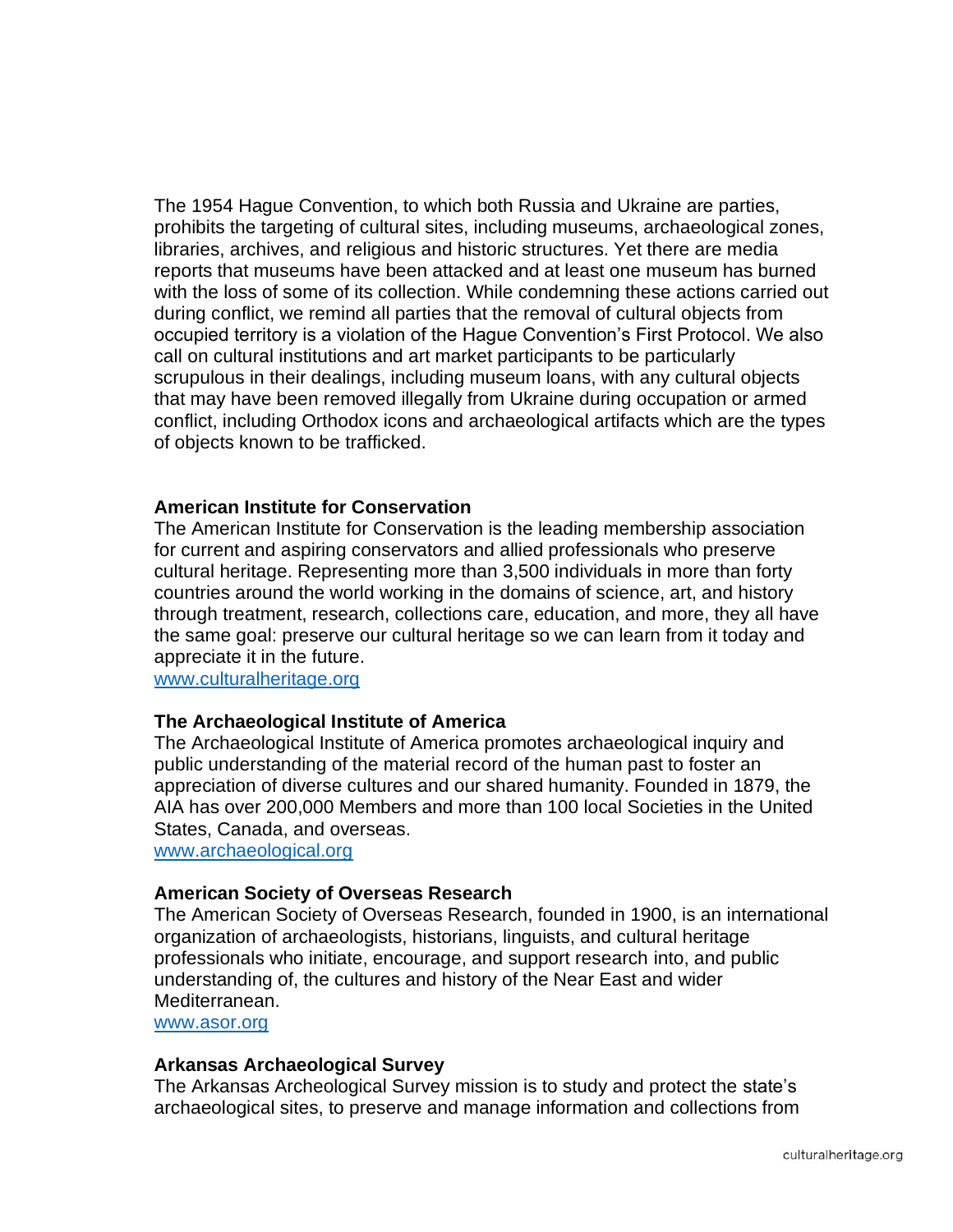sites, and to communicate what we learn to the public. The Survey has long been a model for statewide archeological programs in the United States and around the world.

[archeology.uark.edu](https://archeology.uark.edu/)

## **Association of Academic Museums and Galleries**

The Association of Academic Museums and Galleries is the leading educational and professional organization for academic museums, galleries, and collections. In recognition of the unique opportunities and challenges of its constituents, the AAMG establishes and supports best practices, educational activities and professional development that enable its member organizations to fulfill their educational missions.

[www.aamg-us.org](http://www.aamg-us.org/)

## **Association of Art Museum Directors**

The Association of Art Museum Directors advances the profession by cultivating leadership capabilities of directors, advocating for the field, and fostering excellence in art museums. An agile, issues-driven organization, AAMD has three desired outcomes: engagement, leadership, and shared learning. Further information about AAMD's professional practice guidelines and position papers is available at [www.aamd.org.](http://www.aamd.org/)

## **Society for American Archaeology**

The SAA is an international organization that, since its founding in 1934, has been dedicated to research about and interpretation and protection of the archaeological heritage of the Americas. With nearly 7,000 members, SAA represents professional and avocational archaeologists, archaeology students in colleges and universities, and archaeologists working at Tribal agencies, museums, government agencies, and the private sector. SAA has members throughout the U.S., as well as in many nations around the world. [www.saa.org](http://www.saa.org/)

## **Society for Historical Archaeology**

Formed in 1967, the Society for Historical Archaeology (SHA) is the largest scholarly group concerned with the archaeology of the modern world (A.D. 1400 present). The main focus of the society is the era since the beginning of European exploration. SHA promotes scholarly research and the dissemination of knowledge concerning historical archaeology. The society is specifically concerned with the identification, excavation, interpretation, and conservation of sites and materials on land and underwater. Geographically the society emphasizes the New World, but also includes European exploration and settlement in Africa, Asia, and Oceania.

[www.sha.org](http://www.sha.org/)